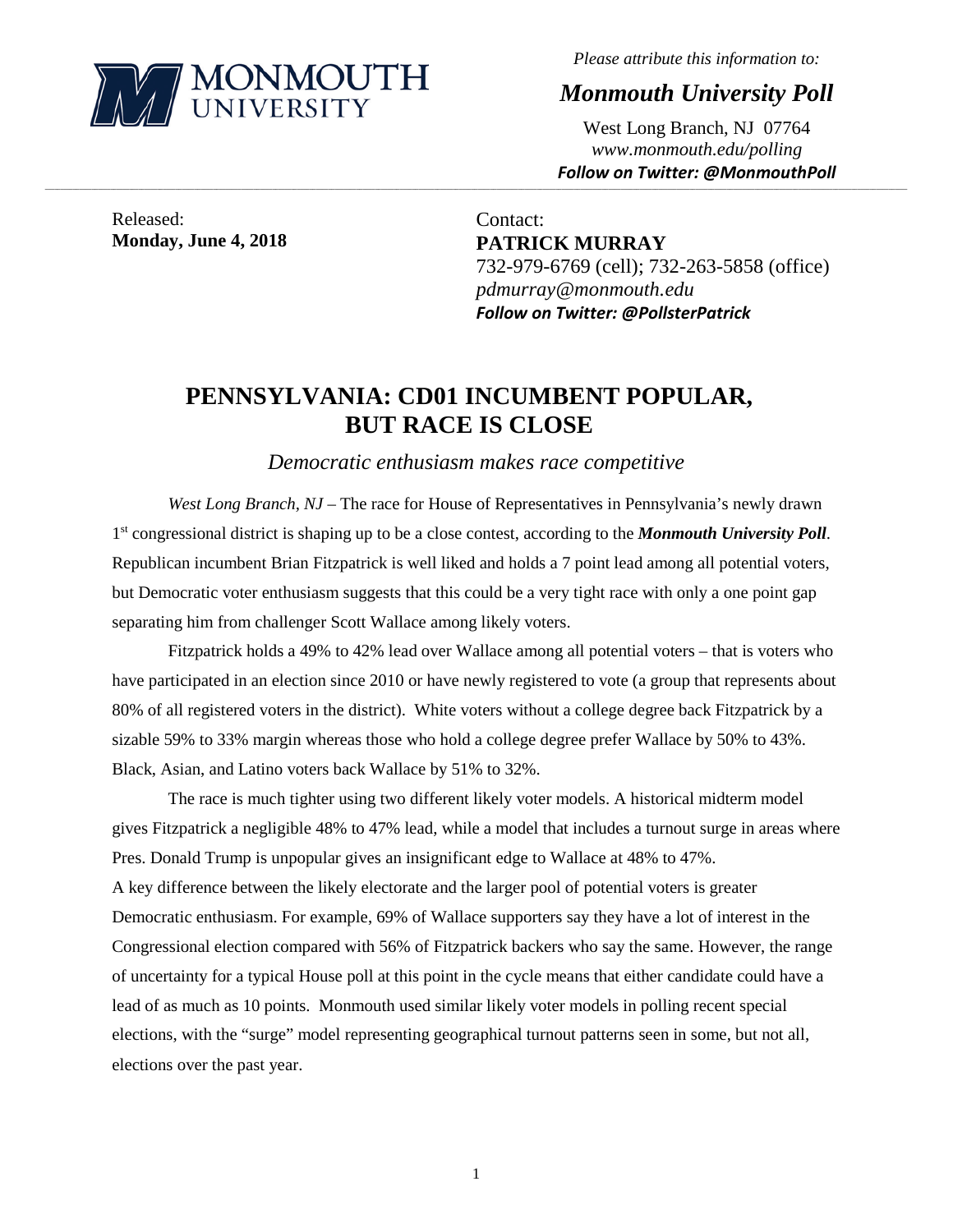"This suburban Philadelphia district is exactly the type of place where Democrats need to do well if they are going to take control of the House. A win in this specific district may not be essential, but Democrats have to be competitive here. Currently, it looks like enthusiasm levels on the left are helping that effort, but just barely," said Patrick Murray, director of the independent Monmouth University Polling Institute.

Hillary Clinton won what is now this district by 2 points in the 2016 presidential election. Barack Obama won it by a single point over Mitt Romney in 2012. While the overall presidential margin was similar in the last two elections, there were quite a few precincts – mostly in the central part of the district – where Trump did worse than Romney and others where he did better – including



Republican strongholds in the west and Democratic precincts in the east. In precincts where Trump did worse than Romney by at least 3 points, Fitzpatrick has a small 47% to 42% lead over Wallace among all potential voters. In districts where Trump outperformed Romney by at least 3 points, Fitzpatrick has a more sizable lead of 53% to 42%.

Among all potential voters, 53% have a favorable view of Fitzpatrick compared to just 22% who have an unfavorable view, with 25% expressing no opinion. The challenger Wallace is seen favorably by 32% of voters and unfavorably by 15%, with 53% having no opinion. It is worth noting that 21% of Wallace voters actually have a favorable opinion of the Republican incumbent.

"Fitzpatrick would be a shoe-in if he was running in a political vacuum. But he's not. President Trump changes the entire complexion of this race," said Murray.

Among all potential voters, 47% approve of the job Trump is doing as president and 49% disapprove, but those who *strongly* disapprove (43%) clearly outnumber those who *strongly* approve (31%). Similarly, 44% support the president on most issues and 49% are opposed. Most voters (58%) say it is very important that they cast a vote for Congress that shows how they feel about Trump. The key differentiator is that 67% of those who oppose Trump say it is a very important consideration in their vote compared to a smaller 57% of Trump supporters who say the same.

About 1-in-5 voters  $(21%)$  in Pennsylvania's 1<sup>st</sup> district say Fitzpatrick has been too supportive of Trump compared with 15% who say he has not been supportive enough. Another 31% say the GOP Congressman has given Trump the right amount of support and 34% are unsure.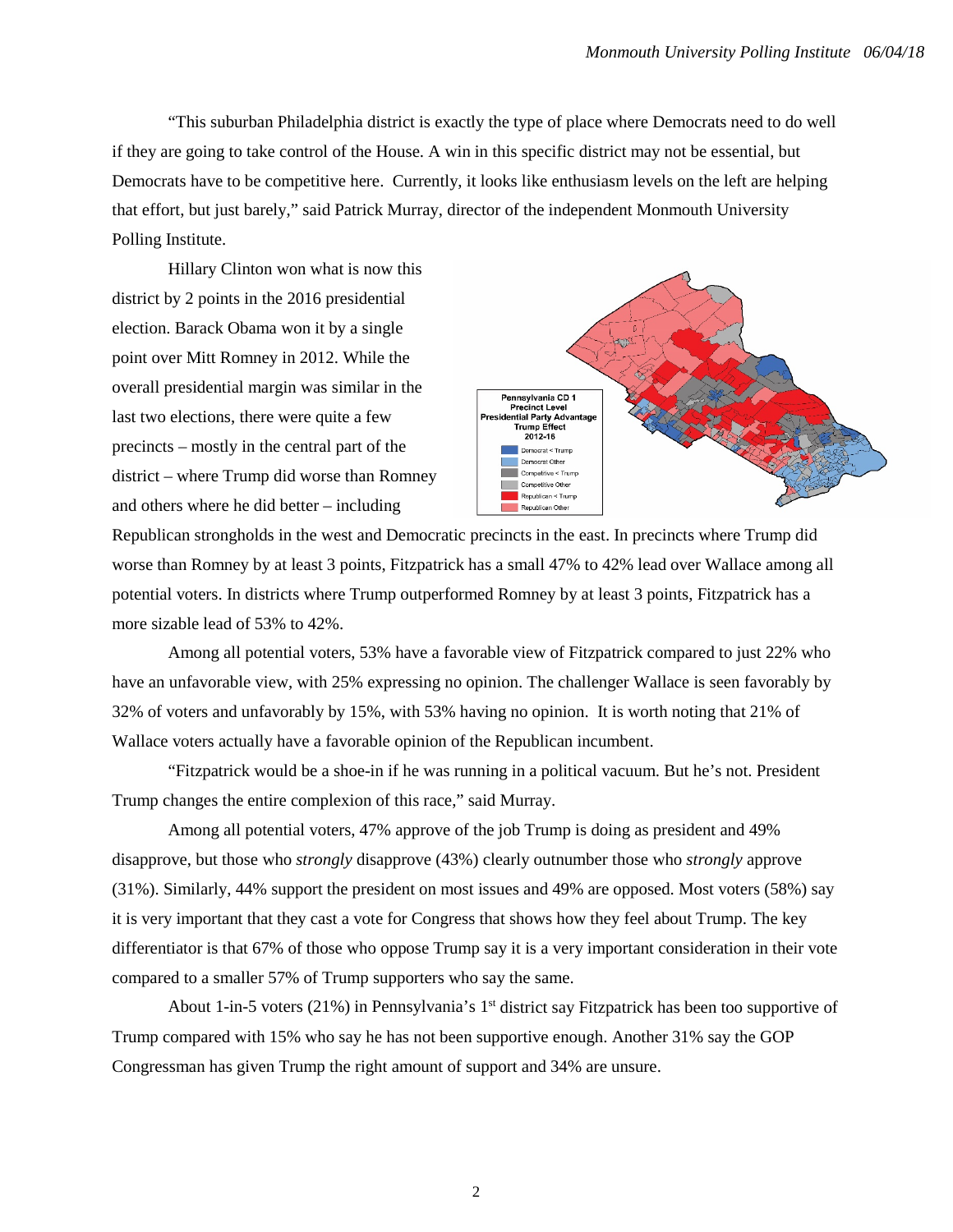Just over half of the electorate (52%) say that Fitzpatrick is in touch with the residents of the district and 26% say he is out of touch. Another 22% have no opinion. Voters are more divided on Wallace, with 32% saying he is in touch and 25% out of touch with 43% having no opinion.

"Republicans have been trying to counter the national trends here by painting Wallace as a carpetbagger. That strategy could work since the Democratic challenger is not well known right now. It is still early in the cycle and a lot could change by November. The only thing we know is that this race may be competitive, but it is not a slam dunk for Democrats by any means," said Murray.

The *Monmouth University Poll* was conducted by telephone from May 31 to June 3, 2018 with 451 Pennsylvania voters in Pennsylvania's 1<sup>st</sup> Congressional District November general election. The question results in this release have a margin of error of  $+/- 4.6$  percentage points. The error of the gap between the two candidates' vote share (i.e. the margin of the "lead") is +/- 6.5 percentage points for the full sample and  $+/- 8.7$  percentage points for the likely voter models. The poll was conducted by the Monmouth University Polling Institute in West Long Branch, NJ.

# **QUESTIONS AND RESULTS**

(\* Some columns may not add to 100% due to rounding.)

1/2. If the election for U.S. House of Representatives in your district was today, would you vote for Brian Fitzpatrick the Republican or Scott Wallace the Democrat, or some other candidate? [*IF UNDECIDED:* If you had to vote for one of the following at this moment, do you lean more toward Brian Fitzpatrick or more toward Scott Wallace?] [*NAMES WERE ROTATED*]

|                          |                             | <b>June 2018</b> |                                                              |
|--------------------------|-----------------------------|------------------|--------------------------------------------------------------|
| With leaners             | <b>Full voter</b><br>sample | <b>Midterm</b>   | <b>Likely Voter Models</b><br>Standard Democratic<br>"Surge" |
| <b>Brian Fitzpatrick</b> | 49%                         | 48%              | 47%                                                          |
| Scott Wallace            | 42%                         | 47%              | 48%                                                          |
| Other                    | 1%                          | $< 1\%$          | 1%>                                                          |
| (VOL) Undecided          | 8%                          | 5%               | 5%                                                           |
| (n)                      | (451)                       | (254)            | (254)                                                        |

## [*QUESTIONS 3 & 4 WERE ROTATED*]

3. Is your general impression of Brian Fitzpatrick very favorable, somewhat favorable, somewhat unfavorable, or very unfavorable, or do you have no opinion of him?

|                      | June  |
|----------------------|-------|
|                      | 2018  |
| Very favorable       | 20%   |
| Somewhat favorable   | 33%   |
| Somewhat unfavorable | 13%   |
| Very unfavorable     | 9%    |
| No opinion           | 25%   |
| (n)                  | (451) |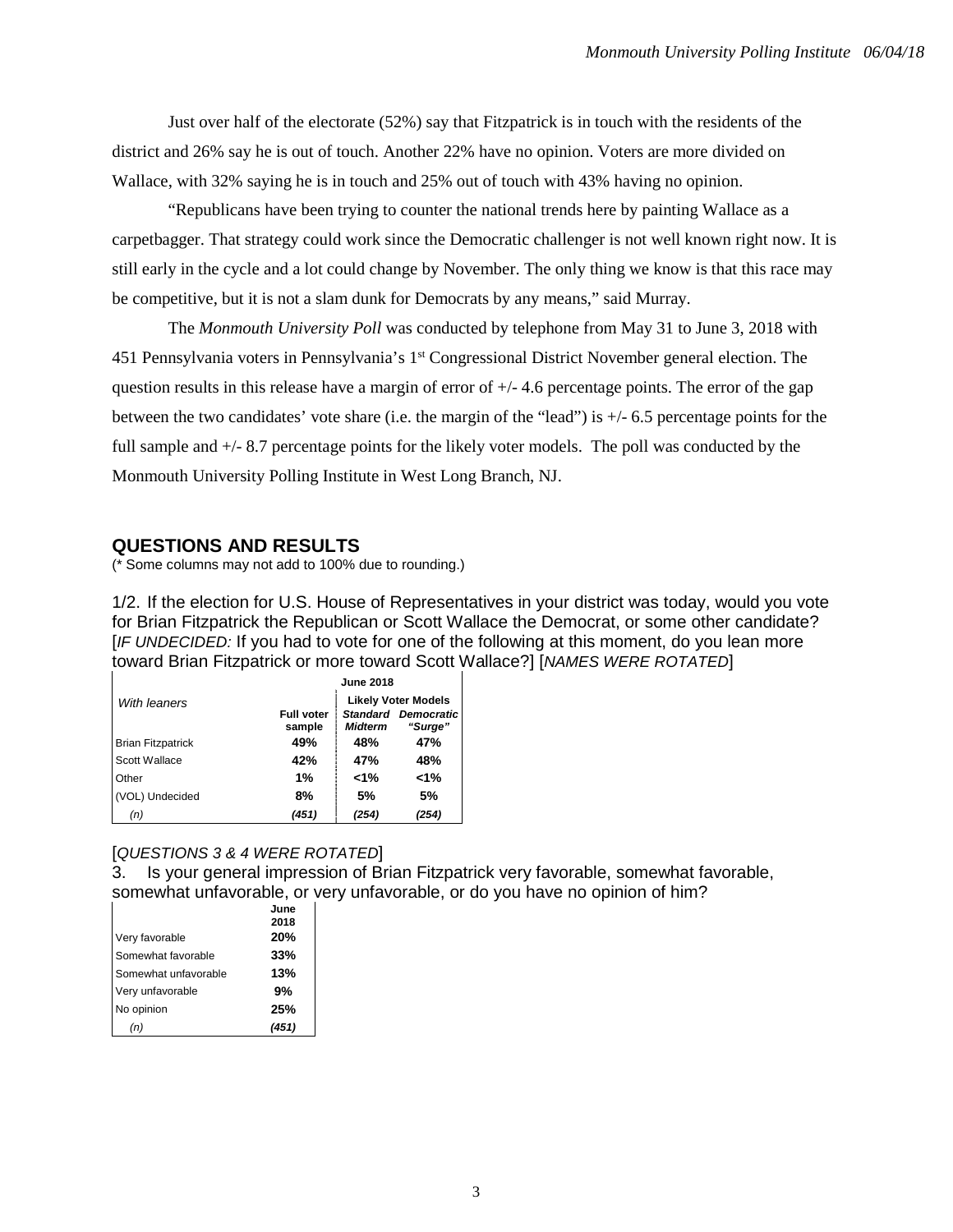4. Is your general impression of Scott Wallace very favorable, somewhat favorable, somewhat unfavorable, or very unfavorable, or do you have no opinion of him?

|                      | June<br>2018 |
|----------------------|--------------|
| Very favorable       | 10%          |
| Somewhat favorable   | 22%          |
| Somewhat unfavorable | 7%           |
| Very unfavorable     | 8%           |
| No opinion           | 53%          |
| (n)                  | (451)        |

5. How much interest do you have in the upcoming election for House of Representatives – a lot of interest, a little interest, or not much interest at all?

|                  | June  |
|------------------|-------|
|                  | 2018  |
| A lot            | 53%   |
| A little         | 30%   |
| Not much at all  | 17%   |
| (VOL) Don't know | 1%    |
| (n)              | (451) |

6. Have you been following the campaign in your Congressional district very closely, somewhat closely, or not too closely?

|                  | June<br>2018 |
|------------------|--------------|
| Very closely     | 15%          |
| Somewhat closely | 42%          |
| Not too closely  | 43%          |
| (VOL) Don't know | $0\%$        |
| (n)              | (451)        |

7. Do you approve or disapprove of the job Donald Trump is doing as president? [Do you (approve/disapprove) strongly or somewhat?]

|                     | June<br>2018 |
|---------------------|--------------|
| Strongly approve    | 31%          |
| Somewhat approve    | 16%          |
| Somewhat disapprove | 6%           |
| Strongly disapprove | 43%          |
| (VOL) Don't know    | 3%           |
| (n)                 | (451)        |

8. On most issues would you say you support or oppose what President Trump is doing?

|                    | June  |
|--------------------|-------|
|                    | 2018  |
|                    | 44%   |
| Support<br>Oppose  | 49%   |
| (VOL) Depends/both | .5%   |
| (VOL) Don't know   | 3%    |
| (n)                | (451) |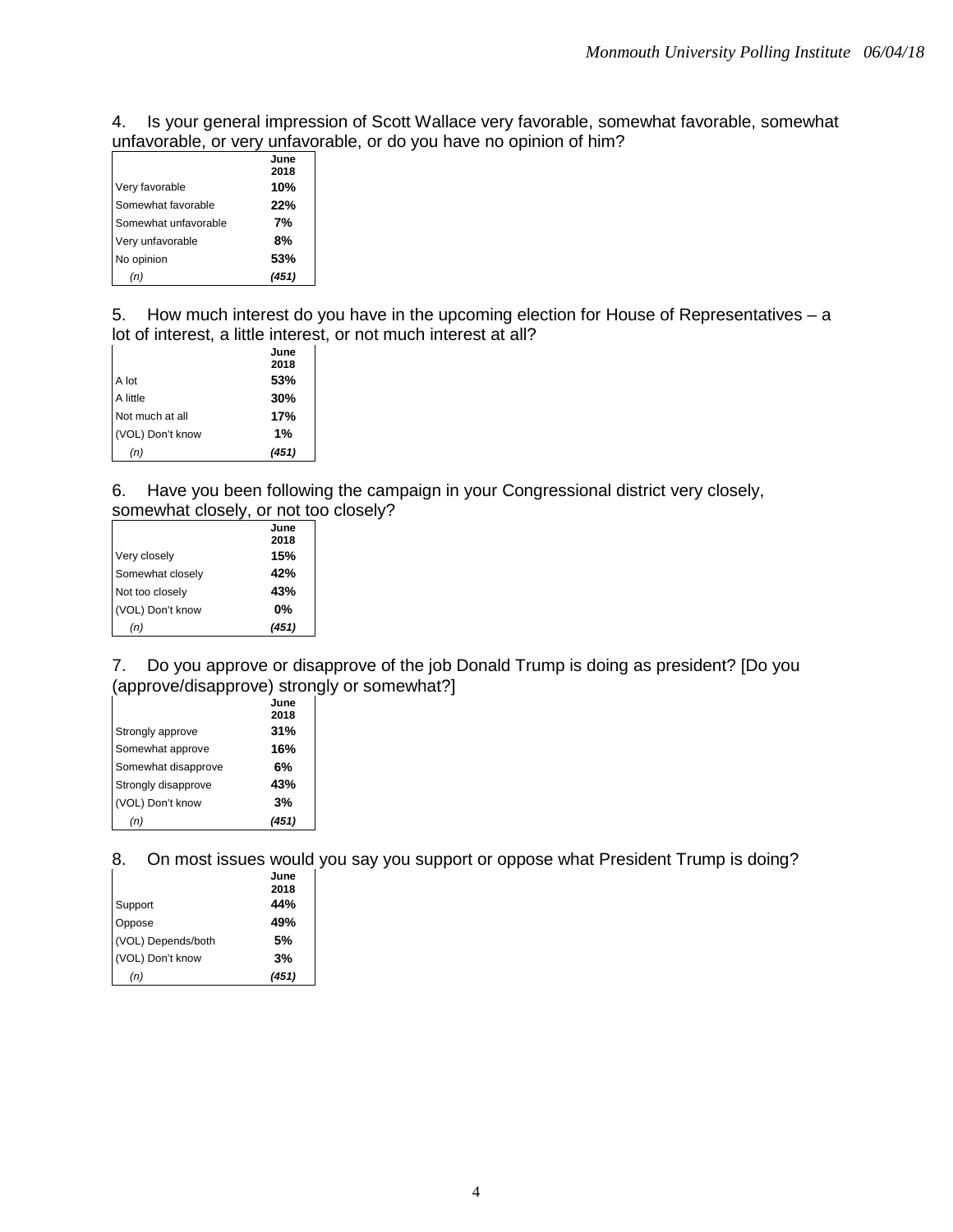9. How important is it for you to cast a vote for Congress that shows your [support of/opposition to] President Trump – very important, somewhat important, not too important, or not at all important?

|                      | June<br>2018 |
|----------------------|--------------|
| Very important       | 58%          |
| Somewhat important   | 24%          |
| Not too important    | 5%           |
| Not at all important | 4%           |
| (VOL) Don't know     | 9%           |
| (n)                  | (451)        |

10. Has Brian Fitzpatrick been too supportive of Donald Trump, not supportive enough, or has he given the right amount of support to Trump?

|                         | June  |
|-------------------------|-------|
|                         | 2018  |
| Too supportive          | 21%   |
| Not supportive enough   | 15%   |
| Right amount of support | 31%   |
| (VOL) Don't know        | 34%   |
| (n)                     | (451) |

# [*QUESTIONS 11 & 12 WERE ROTATED*]

11. Do you think Brian Fitzpatrick is in touch or out of touch with the residents of this district?

|                  | June<br>2018 |
|------------------|--------------|
| In touch         | 52%          |
| Out of touch     | 26%          |
| (VOL) Don't know | 22%          |
| (n)              | (451)        |

12. Do you think Scott Wallace is in touch or out of touch with the residents of this district?

|                  | June<br>2018 |
|------------------|--------------|
| In touch         | 32%          |
| Out of touch     | 25%          |
| (VOL) Don't know | 43%          |
| (n)              | (451)        |

## [*QUESTIONS 13 & 14 WERE ROTATED*]

13. Is your general impression of the Republican Party very favorable, somewhat favorable, somewhat unfavorable, or very unfavorable, or do you have no opinion?

|                      | June<br>2018 |
|----------------------|--------------|
| Very favorable       | 11%          |
| Somewhat favorable   | 32%          |
| Somewhat unfavorable | 18%          |
| Very unfavorable     | 29%          |
| No opinion           | 10%          |
| (n)                  | (451)        |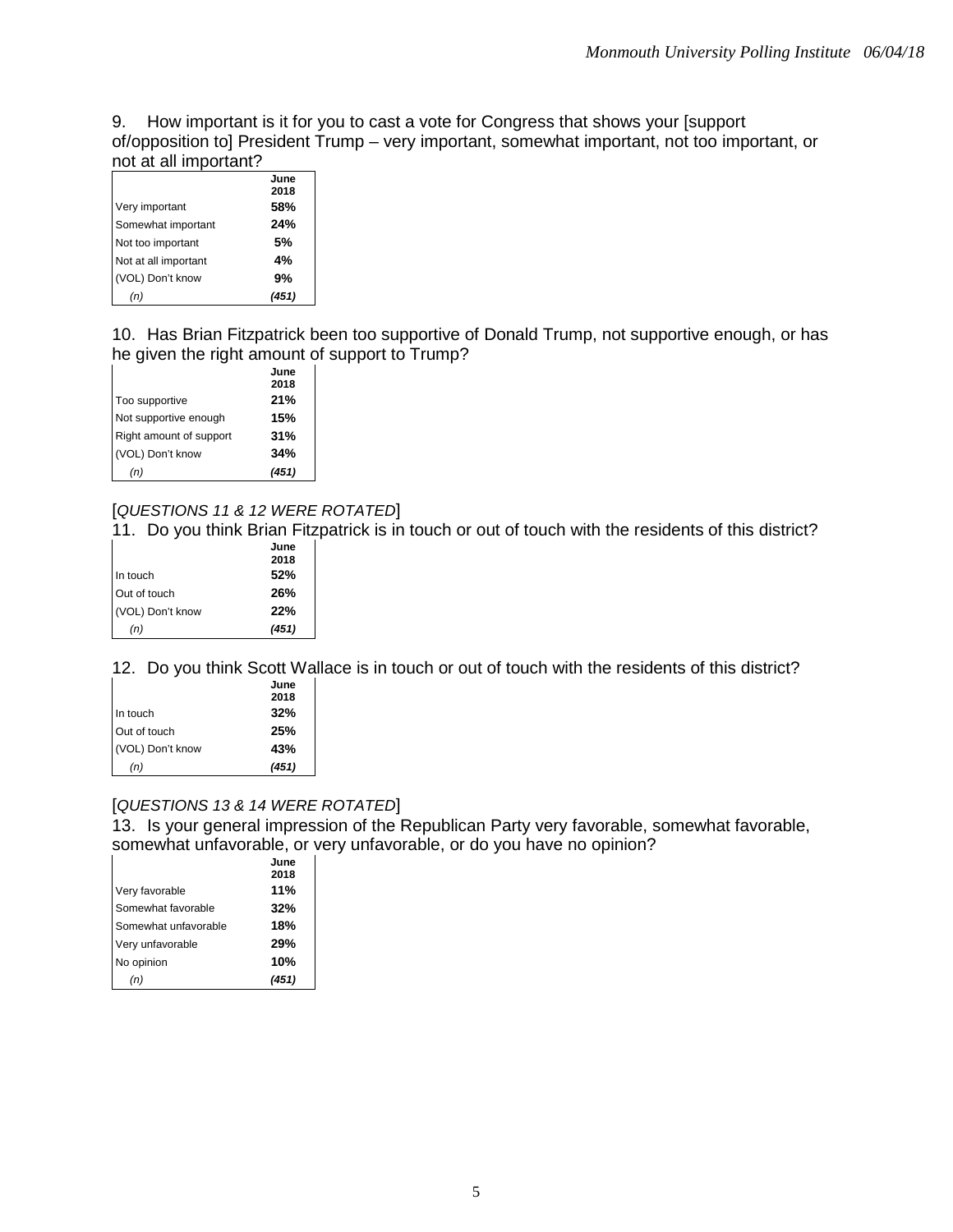14. Is your general impression of the Democratic Party very favorable, somewhat favorable, somewhat unfavorable, or very unfavorable, or do you have no opinion?

|                      | June<br>2018 |
|----------------------|--------------|
| Very favorable       | 12%          |
| Somewhat favorable   | 32%          |
| Somewhat unfavorable | 17%          |
| Very unfavorable     | 27%          |
| No opinion           | 12%          |
| (n)                  | (451)        |

15. Would you rather see the Republicans or the Democrats in control of Congress, or doesn't this matter to you?

|                  | June  |
|------------------|-------|
|                  | 2018  |
| Republicans      | 39%   |
| Democrats        | 41%   |
| Does not matter  | 19%   |
| (VOL) Don't know | 2%    |
| (n)              | (451) |

#### **METHODOLOGY**

The *Monmouth University Poll* was sponsored and conducted by the Monmouth University Polling Institute from May 31 to June 3, 2018 with a random sample of 451 potential voters in Pennsylvania's 1<sup>st</sup> Congressional District, drawn from a list of registered voters who voted in at least one of the last four general elections or have registered to vote since January 2016. This includes 270 contacted by a live interviewer on a landline telephone and 181 contacted by a live interviewer on a cell phone. Monmouth is responsible for all aspects of the survey design, data weighting and analysis. Final sample is weighted for region, party registration, age, gender, education and race based on state voter registration list and U.S. Census information. Data collection support provided by Braun Research (field) and L2 (voter sample). For results based on this sample, one can say with 95% confidence that the error attributable to sampling has a maximum margin of plus or minus 4.6 percentage points (unadjusted for sample design). Sampling error can be larger for sub-groups (see table below). In addition to sampling error, one should bear in mind that question wording and practical difficulties in conducting surveys can introduce error or bias into the findings of opinion polls.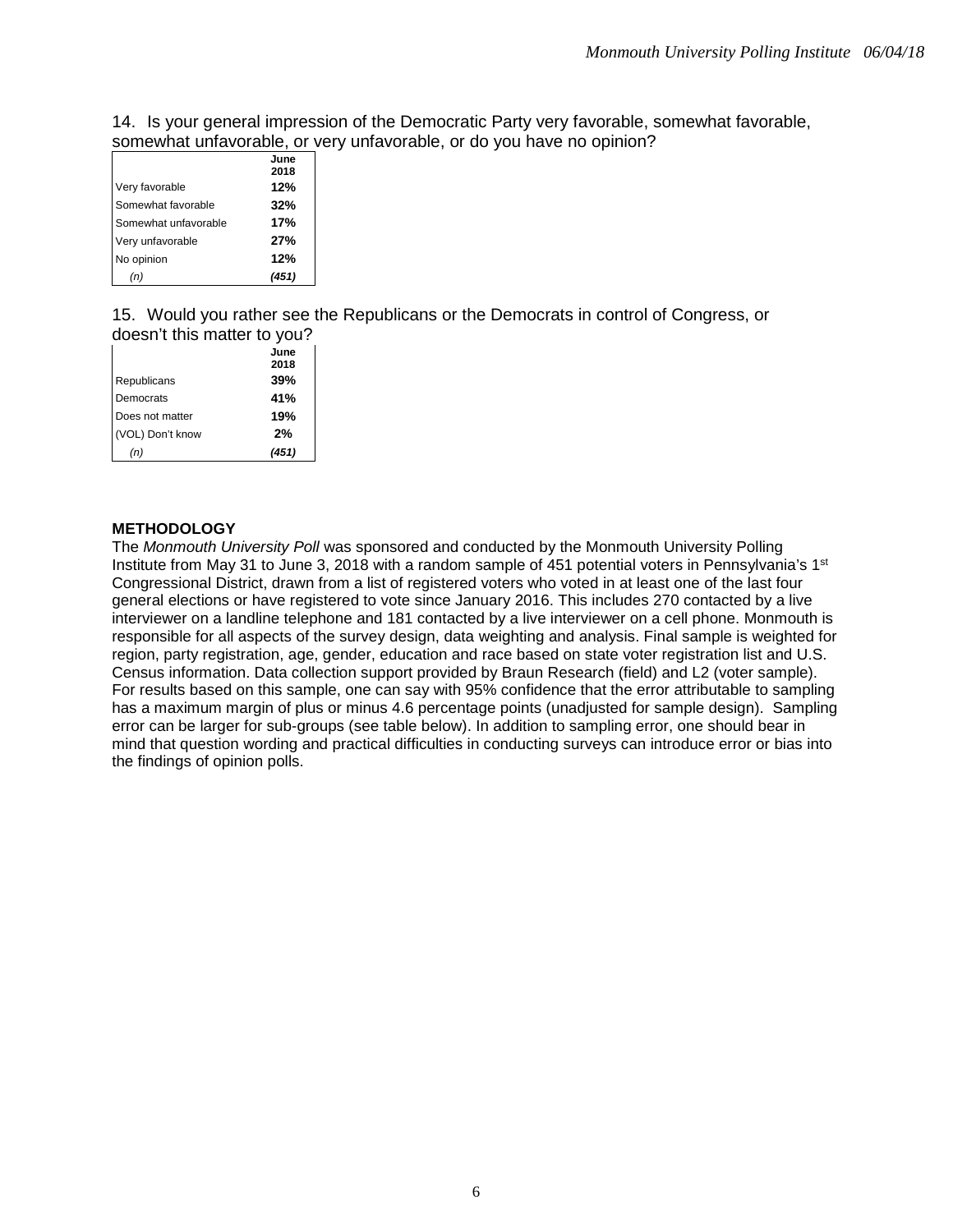|         | DEMOGRAPHICS (weighted)   |
|---------|---------------------------|
|         | <b>Party Registration</b> |
|         | 43% Republican            |
|         | 44% Democrat              |
|         | 14% Neither               |
|         |                           |
|         | Self-Reported Party ID    |
|         | 33% Republican            |
|         | 32% Independent           |
|         | 35% Democrat              |
|         |                           |
|         | 49% Male                  |
|         | 51% Female                |
|         | 17% 18-34                 |
|         | 22% 35-49                 |
|         | 34% 50-64                 |
| 27% 65+ |                           |
|         |                           |
|         | 86% White, non-Hispanic   |
|         | 14% Other                 |
|         |                           |
|         | 58% No college degree     |
|         | 42% 4-year college degree |
|         |                           |
|         | 90% Bucks County          |
|         | 10% Montgomery County     |
|         |                           |

#### *MARGIN OF ERROR*

|                          | unweighted | moe<br>$(+/-)$ |
|--------------------------|------------|----------------|
|                          | 451        | 4.6%           |
| Republican               | 152        | 8.0%           |
| Independent              | 144        | 8.2%           |
| Democrat                 | 153        | 7.9%           |
| Conservative             | 139        | 8.3%           |
| Moderate                 | 198        | 7.0%           |
| Liberal                  | 104        | 9.6%           |
| Male                     | 239        | 6.3%           |
| Female                   | 212        | 6.7%           |
| 18-49                    | 177        | 7.4%           |
| 50-64                    | 136        | 8.4%           |
| 65+                      | 132        | 8.5%           |
| White, No degree         | 178        | 7.4%           |
| White, 4 year degree     | 200        | 6.9%           |
| Other race, Latino       | 56         | 13.1%          |
| <b>Bucks County</b>      | 406        | 4.9%           |
| <b>Montgomery County</b> | 45         | 14.6%          |
| Fitzpatrick              | 194        | 7.0%           |
| Wallace                  | 158        | 7.8%           |
| Other, undecided         | 99         | 9.9%           |
|                          |            | sample         |

**###**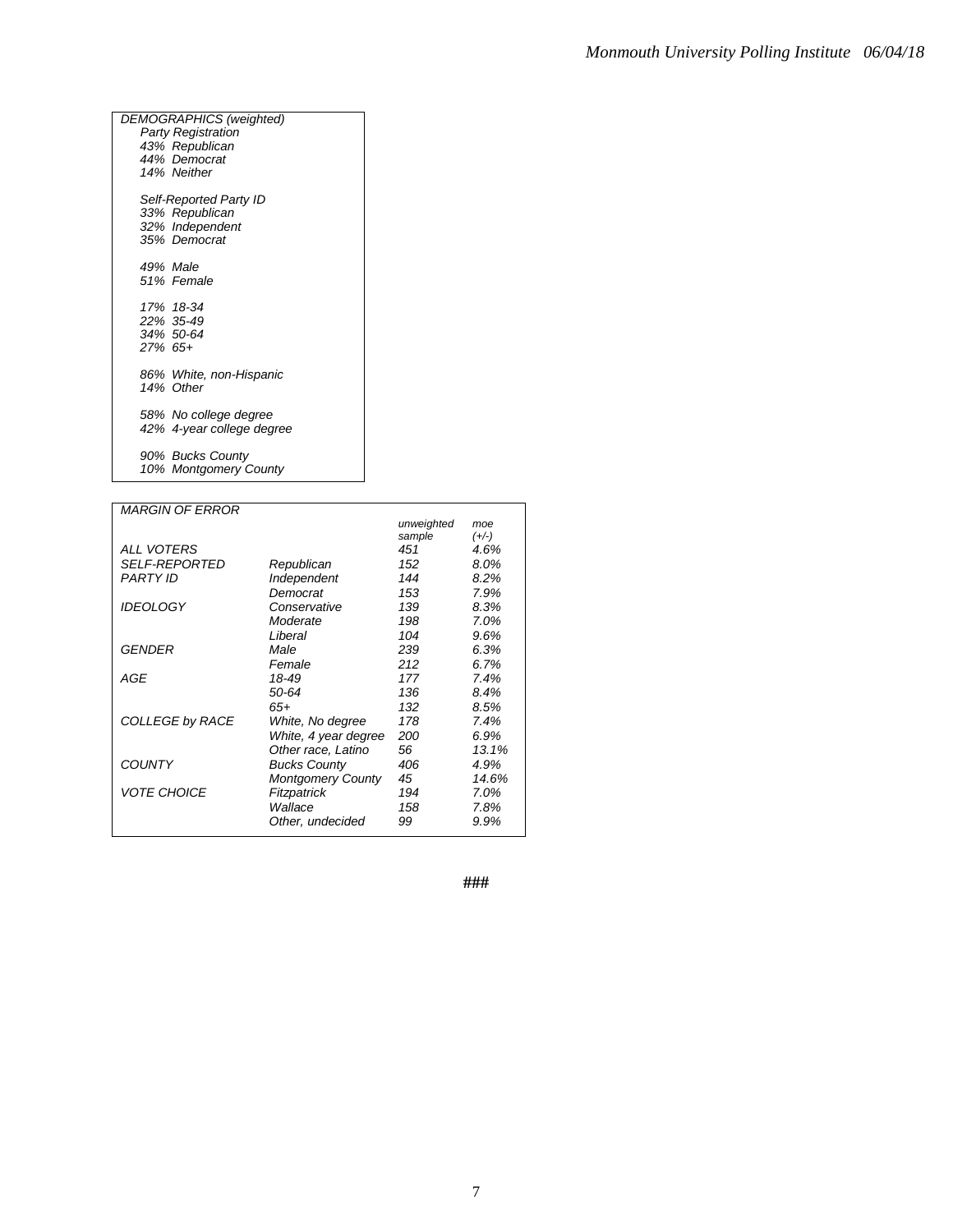|                                         |                          | <b>TOTAL</b> | PARTY ID |     | POLITICAL IDEOLOGY |     |     | <b>GENDER</b> |      | AGE 3-WAY |       |
|-----------------------------------------|--------------------------|--------------|----------|-----|--------------------|-----|-----|---------------|------|-----------|-------|
|                                         |                          |              | Rep      | Ind | Dem                | Con | Mod | Lib           | Male | Female    | 18-49 |
| Q1-2. HOUSE VOTE WITH<br><b>LEANERS</b> | <b>Brian Fitzpatrick</b> | 49%          | 90%      | 54% | 7%                 | 80% | 45% | 15%           | 55%  | 43%       | 41%   |
|                                         | Scott Wallace            | 42%          | 8%       | 26% | 89%                | 15% | 41% | 79%           | 32%  | 51%       | 46%   |
|                                         | Other candidate          | 1%           | 0%       | 4%  | 1%                 | 0%  | 2%  | 2%            | 2%   | 0%        | 1%    |
|                                         | Undecided                | 8%           | 3%       | 16% | 4%                 | 5%  | 12% | 4%            | 10%  | 6%        | 11%   |

|                                  |                          | AGE 3-WAY |       |                 | WHITE COLLEGE DEGREE | <b>COUNTY</b> |              |            |
|----------------------------------|--------------------------|-----------|-------|-----------------|----------------------|---------------|--------------|------------|
|                                  |                          | 50-64     | $65+$ | White no degree | White college        | Non-white     | <b>Bucks</b> | Montgomery |
| Q1-2. HOUSE VOTE WITH<br>LEANERS | <b>Brian Fitzpatrick</b> | 57%       | 51%   | 59%             | 43%                  | 32%           | 51%          | 31%        |
|                                  | <b>Scott Wallace</b>     | 36%       | 43%   | 33%             | 50%                  | 51%           | 40%          | 52%        |
|                                  | Other candidate          | 1%        | 2%    | 1%              | 1%                   | $1\%$         | 2%           | 0%         |
|                                  | Undecided                |           | 5%    | 7%              | 6%                   | 16%           | 7%           | 16%        |

|                                                                                                        |                      | <b>TOTAL</b> | PARTY ID |     |     | POLITICAL IDEOLOGY |     | <b>GENDER</b> |      | AGE 3-WAY |       |
|--------------------------------------------------------------------------------------------------------|----------------------|--------------|----------|-----|-----|--------------------|-----|---------------|------|-----------|-------|
|                                                                                                        |                      |              | Rep      | Ind | Dem | Con                | Mod | Lib           | Male | Female    | 18-49 |
| Q3. Is your general impression of<br>Brian Fitzpatrick very favorable,<br>somewhat favorable, somewhat | Very favorable       | 20%          | 39%      | 16% | 5%  | 33%                | 16% | 10%           | 22%  | 18%       | 12%   |
|                                                                                                        | Somewhat favorable   | 33%          | 40%      | 39% | 22% | 45%                | 37% | 11%           | 34%  | 32%       | 31%   |
| unfavorable, or very unfavorable,<br>or do you have no opinion of him?                                 | Somewhat unfavorable | 13%          | 4%       | 9%  | 24% | 4%                 | 10% | 30%           | 9%   | 16%       | 17%   |
|                                                                                                        | Very unfavorable     | 9%           | 1%       | 6%  | 19% | 2%                 | 8%  | 19%           | 9%   | 9%        | 13%   |
|                                                                                                        | No opinion           | 25%          | 16%      | 30% | 29% | 16%                | 30% | 29%           | 27%  | 24%       | 28%   |

|                                                                        |                      | AGE 3-WAY |       |                 | WHITE COLLEGE DEGREE |           |              | <b>COUNTY</b> | PA 01 HOUSE<br>VOTE w/o<br>LEANERS |
|------------------------------------------------------------------------|----------------------|-----------|-------|-----------------|----------------------|-----------|--------------|---------------|------------------------------------|
|                                                                        |                      | 50-64     | $65+$ | White no degree | White college        | Non-white | <b>Bucks</b> | Montgomery    | Fitzpatrick                        |
| Q3. Is your general impression of                                      | Very favorable       | 23%       | 28%   | 21%             | 20%                  | 21%       | 21%          | 14%           | 41%                                |
| Brian Fitzpatrick very favorable,<br>somewhat favorable, somewhat      | Somewhat favorable   | 36%       | 33%   | 38%             | 33%                  | 14%       | 34%          | 26%           | 48%                                |
| unfavorable, or very unfavorable,<br>or do you have no opinion of him? | Somewhat unfavorable | 11%       | 8%    | 10%             | 20%                  | 5%        | 13%          | 12%           | 2%                                 |
|                                                                        | Very unfavorable     | 5%        | 8%    | 6%              | 10%                  | 15%       | 9%           | 5%            | 1%                                 |
|                                                                        | No opinion           | 24%       | 23%   | 25%             | 17%                  | 46%       | 23%          | 43%           | 9%                                 |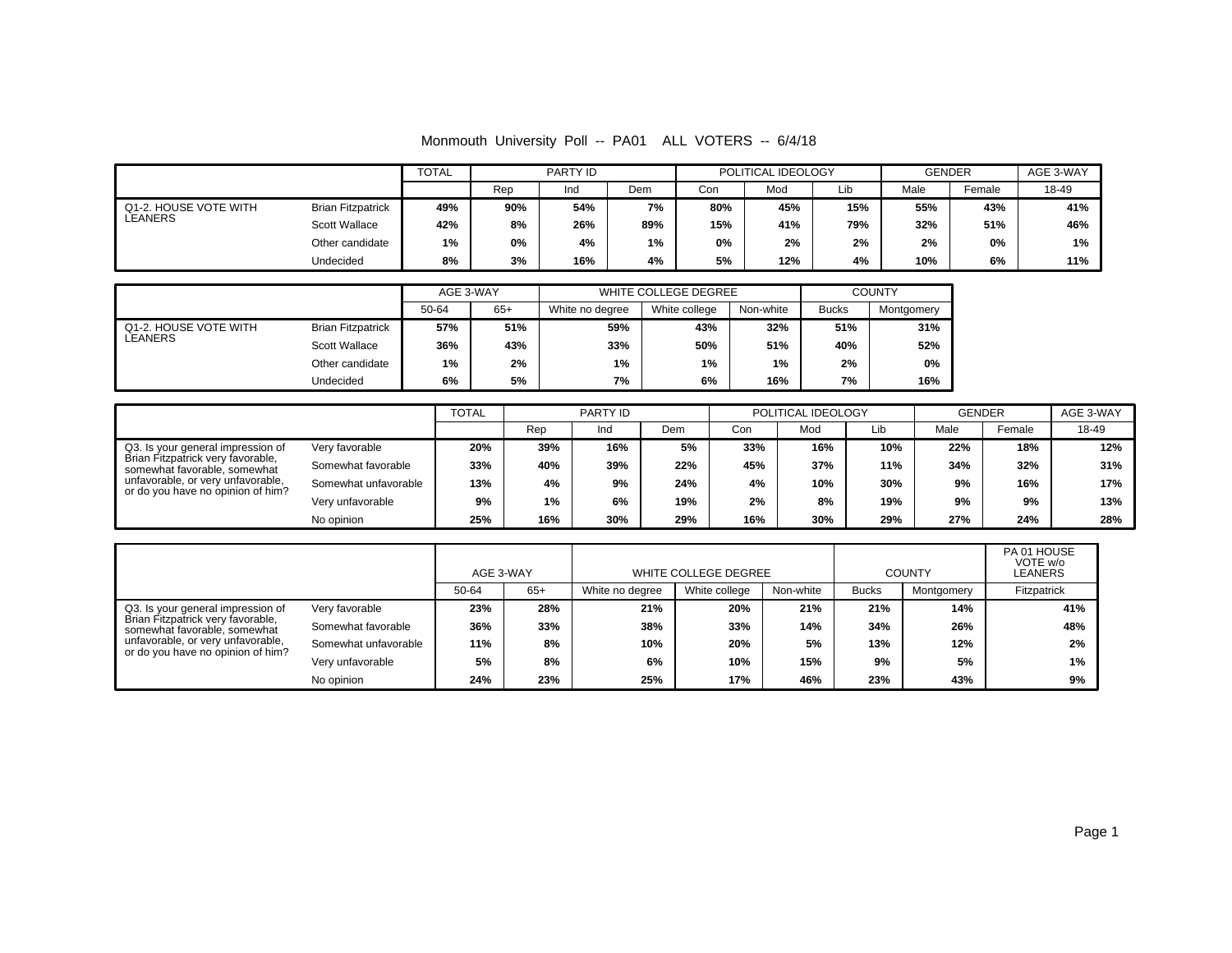|                                                                                                                                                                                  |                      | PA 01 HOUSE VOTE w/o LEANERS |             |  |  |
|----------------------------------------------------------------------------------------------------------------------------------------------------------------------------------|----------------------|------------------------------|-------------|--|--|
|                                                                                                                                                                                  |                      | Wallace                      | Other-Undec |  |  |
| Q3. Is your general impression of<br>Brian Fitzpatrick very favorable,<br>somewhat favorable, somewhat<br>unfavorable, or very unfavorable,<br>or do you have no opinion of him? | Very favorable       | 4%                           | 4%          |  |  |
|                                                                                                                                                                                  | Somewhat favorable   | 17%                          | 29%         |  |  |
|                                                                                                                                                                                  | Somewhat unfavorable | 28%                          | 11%         |  |  |
|                                                                                                                                                                                  | Very unfavorable     | 23%                          | 5%          |  |  |
|                                                                                                                                                                                  | No opinion           | 28%                          | 51%         |  |  |

|                                                                                                    |                      | <b>TOTAL</b> | PARTY ID |     | POLITICAL IDEOLOGY |     |     | <b>GENDER</b> |      |        |
|----------------------------------------------------------------------------------------------------|----------------------|--------------|----------|-----|--------------------|-----|-----|---------------|------|--------|
|                                                                                                    |                      |              | Rep      | Ind | Dem                | Con | Mod | Lib           | Male | Female |
| Q4. Is your general impression of<br>Scott Wallace very favorable.<br>somewhat favorable, somewhat | Very favorable       | 10%          | 0%       | 3%  | 27%                | 2%  | 9%  | 25%           | 9%   | 11%    |
|                                                                                                    | Somewhat favorable   | 22%          | 9%       | 16% | 39%                | 12% | 22% | 34%           | 18%  | 25%    |
| unfavorable, or very unfavorable,<br>or do you have no opinion of him?                             | Somewhat unfavorable | 7%           | 8%       | 10% | 2%                 | 8%  | 7%  | 5%            | 9%   | 5%     |
|                                                                                                    | Very unfavorable     | 8%           | 15%      | 10% | 1%                 | 21% | 3%  | 2%            | 12%  | 5%     |
|                                                                                                    | No opinion           | 53%          | 67%      | 60% | 32%                | 56% | 59% | 34%           | 52%  | 53%    |

|                                                                                                    |                      | AGE 3-WAY |       |       | WHITE COLLEGE DEGREE | <b>COUNTY</b> |           |              |            |
|----------------------------------------------------------------------------------------------------|----------------------|-----------|-------|-------|----------------------|---------------|-----------|--------------|------------|
|                                                                                                    |                      | 18-49     | 50-64 | $65+$ | White no degree      | White college | Non-white | <b>Bucks</b> | Montgomery |
| Q4. Is your general impression of<br>Scott Wallace very favorable.<br>somewhat favorable, somewhat | Very favorable       | 7%        | 11%   | 13%   | 9%                   | 14%           | 6%        | 10%          | 13%        |
|                                                                                                    | Somewhat favorable   | 24%       | 18%   | 25%   | 17%                  | 27%           | 31%       | 22%          | 25%        |
| unfavorable, or very unfavorable,<br>or do you have no opinion of him?                             | Somewhat unfavorable | 7%        | 11%   | $1\%$ | 7%                   | 6%            | 8%        | 7%           | 6%         |
|                                                                                                    | Very unfavorable     | 4%        | 14%   | 8%    | 9%                   | 7%            | 8%        | 9%           | 6%         |
|                                                                                                    | No opinion           | 57%       | 46%   | 53%   | 58%                  | 45%           | 48%       | 53%          | 50%        |

|                                                                                                    |                      |             | PA 01 HOUSE VOTE w/o LEANERS |             |
|----------------------------------------------------------------------------------------------------|----------------------|-------------|------------------------------|-------------|
|                                                                                                    |                      | Fitzpatrick | Wallace                      | Other-Undec |
| Q4. Is your general impression of<br>Scott Wallace very favorable,<br>somewhat favorable, somewhat | Very favorable       | 0%          | 29%                          | 1%          |
|                                                                                                    | Somewhat favorable   | 6%          | 46%                          | 17%         |
| unfavorable, or very unfavorable,                                                                  | Somewhat unfavorable | 11%         | 1%                           | 7%          |
| or do you have no opinion of him?                                                                  | Very unfavorable     | 19%         | 0%                           | 2%          |
|                                                                                                    | No opinion           | 64%         | 25%                          | 73%         |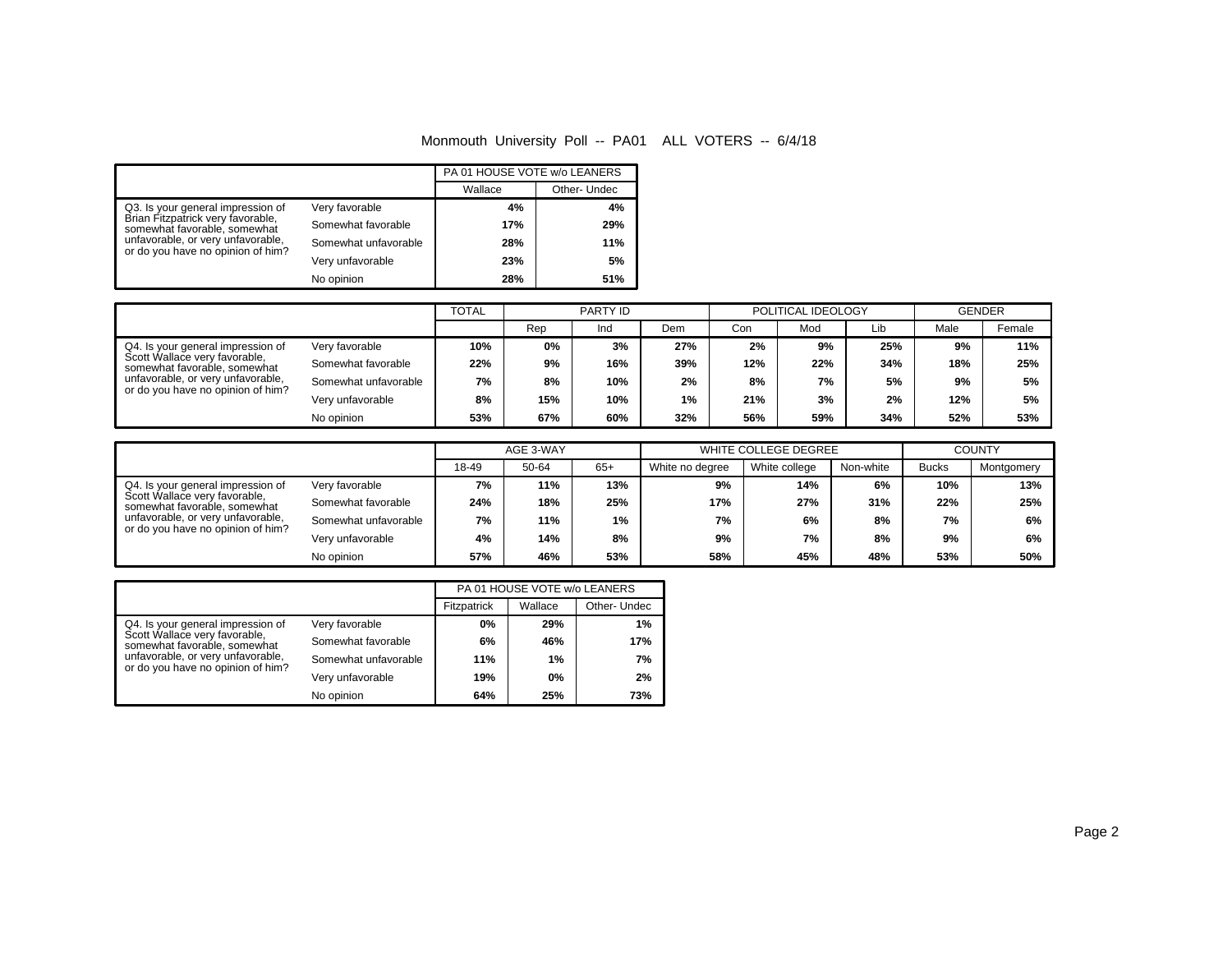Monmouth University Poll -- PA01 ALL VOTERS -- 6/4/18

|                                                                       |                 | <b>TOTAL</b> | PARTY ID |     |     | POLITICAL IDEOLOGY |     |     | <b>GENDER</b> | AGE 3-WAY |       |
|-----------------------------------------------------------------------|-----------------|--------------|----------|-----|-----|--------------------|-----|-----|---------------|-----------|-------|
|                                                                       |                 |              | Rep      | Ind | Dem | Con                | Mod | Lib | Male          | Female    | 18-49 |
| Q5. How much interest do you                                          | A lot           | 53%          | 57%      | 39% | 63% | 52%                | 50% | 60% | 56%           | 51%       | 46%   |
| have in the upcoming election for<br>House of Representatives - a lot | A little        | 30%          | 27%      | 35% | 28% | 32%                | 31% | 26% | 26%           | 33%       | 34%   |
| of interest, a little interest, or not<br>much interest at all?       | Not much at all | 17%          | 16%      | 24% | 9%  | 16%                | 18% | 13% | 17%           | 16%       | 19%   |
|                                                                       | [VOL] Dont Know | 1%           | 0%       | 2%  | 0%  | 0%                 | 1%  | 0%  | 1%            | 0%        | 0%    |

|                                                                       |                        | AGE 3-WAY |       |                 | WHITE COLLEGE DEGREE |           |              | <b>COUNTY</b> | PA 01 HOUSE<br>VOTE w/o<br>LEANERS |
|-----------------------------------------------------------------------|------------------------|-----------|-------|-----------------|----------------------|-----------|--------------|---------------|------------------------------------|
|                                                                       |                        | 50-64     | $65+$ | White no degree | White college        | Non-white | <b>Bucks</b> | Montgomery    | Fitzpatrick                        |
| Q5. How much interest do you                                          | A lot                  | 58%       | 58%   | 49%             | 61%                  | 43%       | 54%          | 49%           | 56%                                |
| have in the upcoming election for<br>House of Representatives - a lot | A little               | 26%       | 27%   | 31%             | 27%                  | 35%       | 30%          | 28%           | 29%                                |
| of interest, a little interest, or not<br>much interest at all?       | Not much at all        | 16%       | 14%   | 19%             | 12%                  | 22%       | 16%          | 23%           | 15%                                |
|                                                                       | <b>IVOLI Dont Know</b> | 0%        | 1%    | 0%              | 0%                   | 0%        | 1%           | 0%            | 0%                                 |

|                                                                       |                 | PA 01 HOUSE VOTE w/o LEANERS |             |
|-----------------------------------------------------------------------|-----------------|------------------------------|-------------|
|                                                                       |                 | Wallace                      | Other-Undec |
| Q5. How much interest do you                                          | A lot           | 69%                          | 26%         |
| have in the upcoming election for<br>House of Representatives - a lot | A little        | 24%                          | 39%         |
| of interest, a little interest, or not<br>much interest at all?       | Not much at all | 7%                           | 32%         |
|                                                                       | [VOL] Dont Know | 0%                           | 2%          |

|                                                                   |                  | <b>TOTAL</b> | PARTY ID |     |     | POLITICAL IDEOLOGY |     |     | <b>GENDER</b> | AGE 3-WAY |       |
|-------------------------------------------------------------------|------------------|--------------|----------|-----|-----|--------------------|-----|-----|---------------|-----------|-------|
|                                                                   |                  |              | Rep      | Ind | Dem | Con                | Mod | Lib | Male          | Female    | 18-49 |
| Q6. Have you been following the                                   | Very closely     | 15%          | 11%      | 12% | 20% | 15%                | 13% | 16% | 15%           | 14%       | 12%   |
| campaign in your Congressional<br>district very closely, somewhat | Somewhat closely | 42%          | 46%      | 37% | 43% | 43%                | 38% | 49% | 43%           | 41%       | 38%   |
| closely, or not too closely?                                      | Not too closely  | 43%          | 43%      | 51% | 36% | 42%                | 48% | 35% | 42%           | 45%       | 51%   |
|                                                                   | [VOL] Dont Know  | $0\%$        | 0%       | 0%  | 0%  | 0%                 | 0%  | 0%  | 0%            | 0%        | 0%    |

|                                                                   |                  | AGE 3-WAY |       |                 | WHITE COLLEGE DEGREE |           |              | <b>COUNTY</b> | PA 01 HOUSE<br>VOTE w/o<br>LEANERS |
|-------------------------------------------------------------------|------------------|-----------|-------|-----------------|----------------------|-----------|--------------|---------------|------------------------------------|
|                                                                   |                  | 50-64     | $65+$ | White no degree | White college        | Non-white | <b>Bucks</b> | Montgomery    | Fitzpatrick                        |
| Q6. Have you been following the                                   | Very closely     | 16%       | 19%   | 12%             | 16%                  | 17%       | 14%          | 17%           | 14%                                |
| campaign in your Congressional<br>district very closely, somewhat | Somewhat closely | 46%       | 43%   | 40%             | 47%                  | 32%       | 43%          | 34%           | 48%                                |
| closely, or not too closely?                                      | Not too closely  | 38%       | 38%   | 47%             | 36%                  | 52%       | 43%          | 49%           | 39%                                |
|                                                                   | [VOL] Dont Know  | 0%        | 1%    | 0%              | 0%                   | 0%        | 0%           | 0%            | $0\%$                              |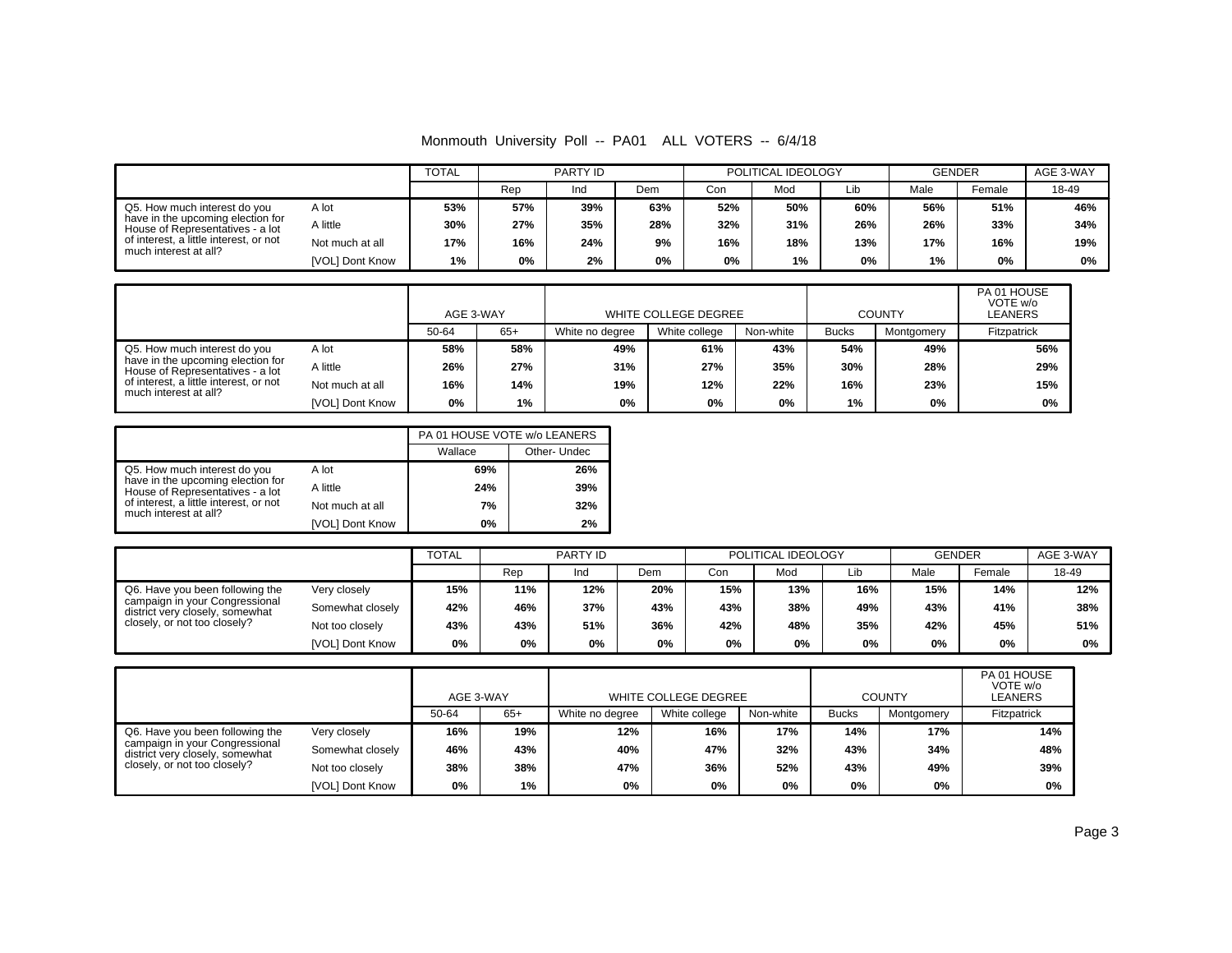|                                                                   |                  | PA 01 HOUSE VOTE w/o LEANERS |              |
|-------------------------------------------------------------------|------------------|------------------------------|--------------|
|                                                                   |                  | Wallace                      | Other- Undec |
| Q6. Have you been following the                                   | Very closely     | 21%                          | 8%           |
| campaign in your Congressional<br>district very closely, somewhat | Somewhat closely | 53%                          | 16%          |
| closely, or not too closely?                                      | Not too closely  | 26%                          | 76%          |
|                                                                   | [VOL] Dont Know  | 1%                           | 0%           |

|                                                              |                     | <b>TOTAL</b> | PARTY ID |     | POLITICAL IDEOLOGY |     |     | <b>GENDER</b> |      | AGE 3-WAY |       |
|--------------------------------------------------------------|---------------------|--------------|----------|-----|--------------------|-----|-----|---------------|------|-----------|-------|
|                                                              |                     |              | Rep      | Ind | Dem                | Con | Mod | Lib           | Male | Female    | 18-49 |
| Q7. Do you approve or                                        | Strongly approve    | 31%          | 68%      | 24% | 2%                 | 63% | 21% | 8%            | 38%  | 24%       | 22%   |
| disapprove of the job Donald<br>Trump is doing as president? | Somewhat approve    | 16%          | 16%      | 26% | 7%                 | 20% | 19% | 4%            | 18%  | 14%       | 18%   |
| PROBE: Do you                                                | Somewhat disapprove | 6%           | 5%       | 12% | 3%                 | 5%  | 9%  | 4%            | 7%   | 6%        | 8%    |
| (approve_disapprove) strongly or<br>somewhat?                | Strongly disapprove | 43%          | 10%      | 33% | 85%                | 11% | 45% | 82%           | 33%  | 53%       | 47%   |
|                                                              | [VOL] Dont Know     | 3%           | 2%       | 6%  | 3%                 | 1%  | 6%  | 2%            | 4%   | 3%        | 5%    |

|                                                              |                     | AGE 3-WAY |       | WHITE COLLEGE DEGREE |               |           | <b>COUNTY</b> | PA 01 HOUSE<br>VOTE w/o<br>LEANERS |             |
|--------------------------------------------------------------|---------------------|-----------|-------|----------------------|---------------|-----------|---------------|------------------------------------|-------------|
|                                                              |                     | 50-64     | $65+$ | White no degree      | White college | Non-white | <b>Bucks</b>  | Montgomery                         | Fitzpatrick |
| Q7. Do you approve or                                        | Strongly approve    | 37%       | 36%   | 40%                  | 21%           | 19%       | 32%           | 20%                                | 61%         |
| disapprove of the job Donald<br>Trump is doing as president? | Somewhat approve    | 19%       | 10%   | 17%                  | 18%           | 12%       | 16%           | 18%                                | 22%         |
| PROBE: Do you<br>(approve_disapprove) strongly or            | Somewhat disapprove | 4%        | 8%    | 6%                   | 6%            | 7%        | 7%            | 0%                                 | 6%          |
| somewhat?                                                    | Strongly disapprove | 38%       | 42%   | 35%                  | 52%           | 54%       | 42%           | 49%                                | 8%          |
|                                                              | [VOL] Dont Know     | 2%        | 3%    | 2%                   | 3%            | 8%        | 2%            | 13%                                | 2%          |

|                                                              |                     | PA 01 HOUSE VOTE w/o LEANERS |             |
|--------------------------------------------------------------|---------------------|------------------------------|-------------|
|                                                              |                     | Wallace                      | Other-Undec |
| Q7. Do you approve or                                        | Strongly approve    | 4%                           | 14%         |
| disapprove of the job Donald<br>Trump is doing as president? | Somewhat approve    | 6%                           | 20%         |
| PROBE: Do you<br>(approve_disapprove) strongly or            | Somewhat disapprove | 4%                           | 11%         |
| somewhat?                                                    | Strongly disapprove | 86%                          | 45%         |
|                                                              | [VOL] Dont Know     | 1%                           | 9%          |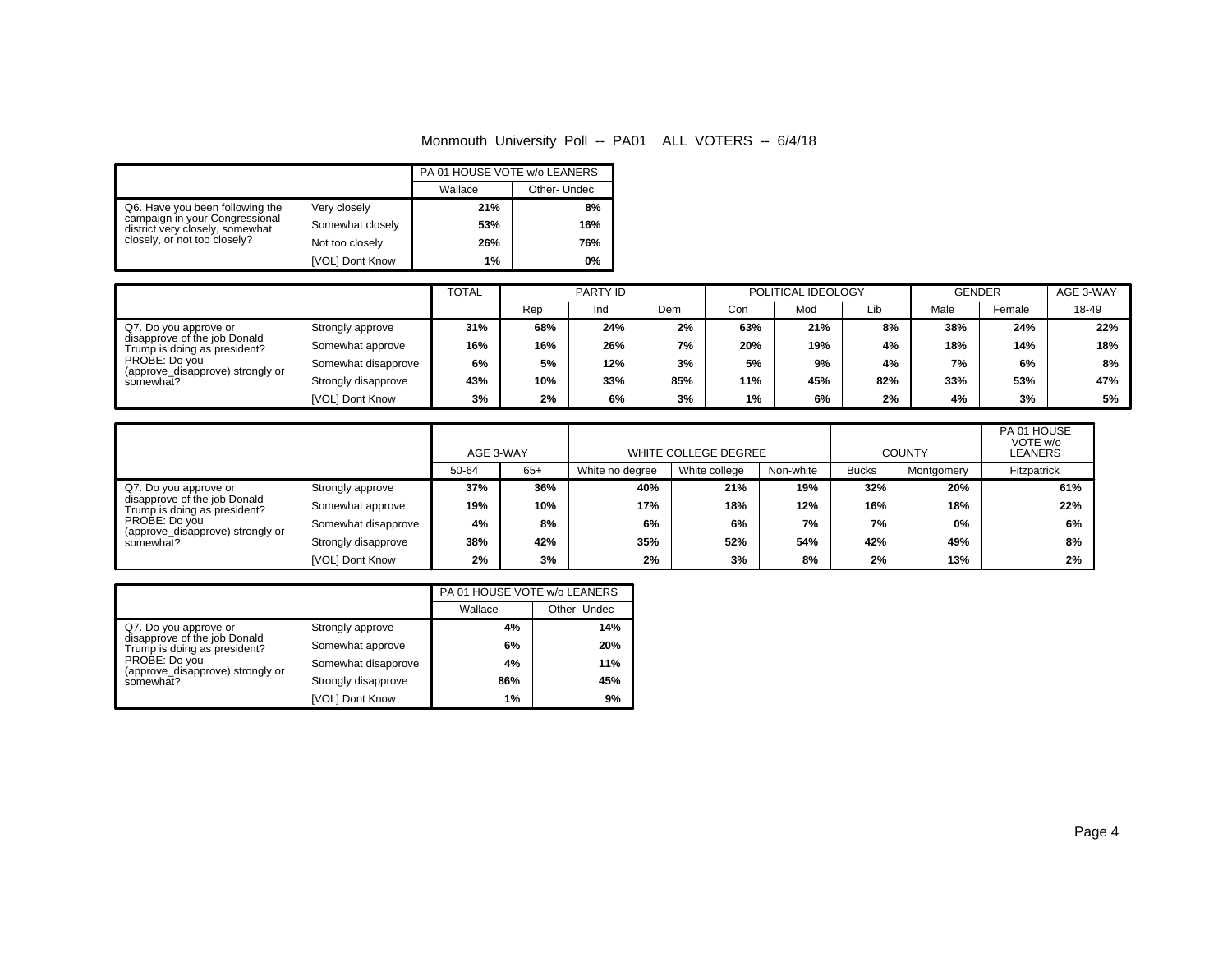Monmouth University Poll -- PA01 ALL VOTERS -- 6/4/18

|                                                             |                 | TOTAL | PARTY ID |     |       | POLITICAL IDEOLOGY |     |       | <b>GENDER</b> | AGE 3-WAY |       |
|-------------------------------------------------------------|-----------------|-------|----------|-----|-------|--------------------|-----|-------|---------------|-----------|-------|
|                                                             |                 |       | Rep      | Ind | Dem   | Con                | Mod | Lib   | Male          | Female    | 18-49 |
| Q8. On most issues would you                                | Support         | 44%   | 85%      | 44% | 3%    | 77%                | 37% | 10%   | 50%           | 37%       | 37%   |
| say you support or oppose what<br>President Trump is doing? | Oppose          | 49%   | 11%      | 42% | 92%   | 17%                | 51% | 86%   | 40%           | 56%       | 53%   |
|                                                             | [VOL] Both      | 5%    | 2%       | 9%  | 4%    | 3%                 | 8%  | 3%    | 7%            | 4%        | 7%    |
|                                                             | [VOL] Dont Know | 3%    | 2%       | 5%  | $1\%$ | 3%                 | 3%  | $1\%$ | 3%            | 2%        | 3%    |

|                                                             |                 | AGE 3-WAY |       |                 | WHITE COLLEGE DEGREE |           |              | <b>COUNTY</b> | PA 01 HOUSE<br>VOTE w/o<br>LEANERS |
|-------------------------------------------------------------|-----------------|-----------|-------|-----------------|----------------------|-----------|--------------|---------------|------------------------------------|
|                                                             |                 | 50-64     | $65+$ | White no degree | White college        | Non-white | <b>Bucks</b> | Montgomery    | Fitzpatrick                        |
| Q8. On most issues would you                                | Support         | 50%       | 46%   | 54%             | 35%                  | 29%       | 45%          | 34%           | 82%                                |
| say you support or oppose what<br>President Trump is doing? | Oppose          | 43%       | 48%   | 40%             | 58%                  | 59%       | 48%          | 54%           | 13%                                |
|                                                             | [VOL] Both      | 6%        | 2%    | 5%              | 6%                   | 7%        | 5%           | 7%            | 4%                                 |
|                                                             | [VOL] Dont Know | 1%        | 4%    | 2%              | 2%                   | 5%        | 2%           | 5%            | 2%                                 |

|                                                             |                 | PA 01 HOUSE VOTE w/o LEANERS |             |
|-------------------------------------------------------------|-----------------|------------------------------|-------------|
|                                                             |                 | Wallace                      | Other-Undec |
| Q8. On most issues would you                                | Support         | 6%                           | 27%         |
| say you support or oppose what<br>President Trump is doing? | Oppose          | 89%                          | 56%         |
|                                                             | [VOL] Both      | 3%                           | 11%         |
|                                                             | [VOL] Dont Know | 1%                           | 6%          |

|                                                                    |                      | <b>TOTAL</b> | PARTY ID |     | POLITICAL IDEOLOGY |     |     | <b>GENDER</b> |      | AGE 3-WAY |       |
|--------------------------------------------------------------------|----------------------|--------------|----------|-----|--------------------|-----|-----|---------------|------|-----------|-------|
|                                                                    |                      |              | Rep      | Ind | Dem                | Con | Mod | Lib           | Male | Female    | 18-49 |
| Q9. How important is it for you to                                 | Very important       | 58%          | 66%      | 36% | 71%                | 64% | 47% | 68%           | 54%  | 61%       | 50%   |
| cast a vote for Congress that<br>shows your [support of_opposition | Somewhat important   | 24%          | 22%      | 30% | 20%                | 19% | 27% | 25%           | 21%  | 26%       | 26%   |
| to] President Trump - very<br>important, somewhat important,       | Not too important    | 5%           | 4%       | 11% | 2%                 | 5%  | 8%  | 1%            | 8%   | 3%        | 8%    |
| not too important, or not at all                                   | Not at all important | 4%           | 3%       | 8%  | 2%                 | 6%  | 5%  | 1%            | 6%   | 3%        | 5%    |
| important?                                                         | [VOL] Dont Know      | 9%           | 5%       | 16% | 6%                 | 6%  | 13% | 5%            | 11%  | 7%        | 11%   |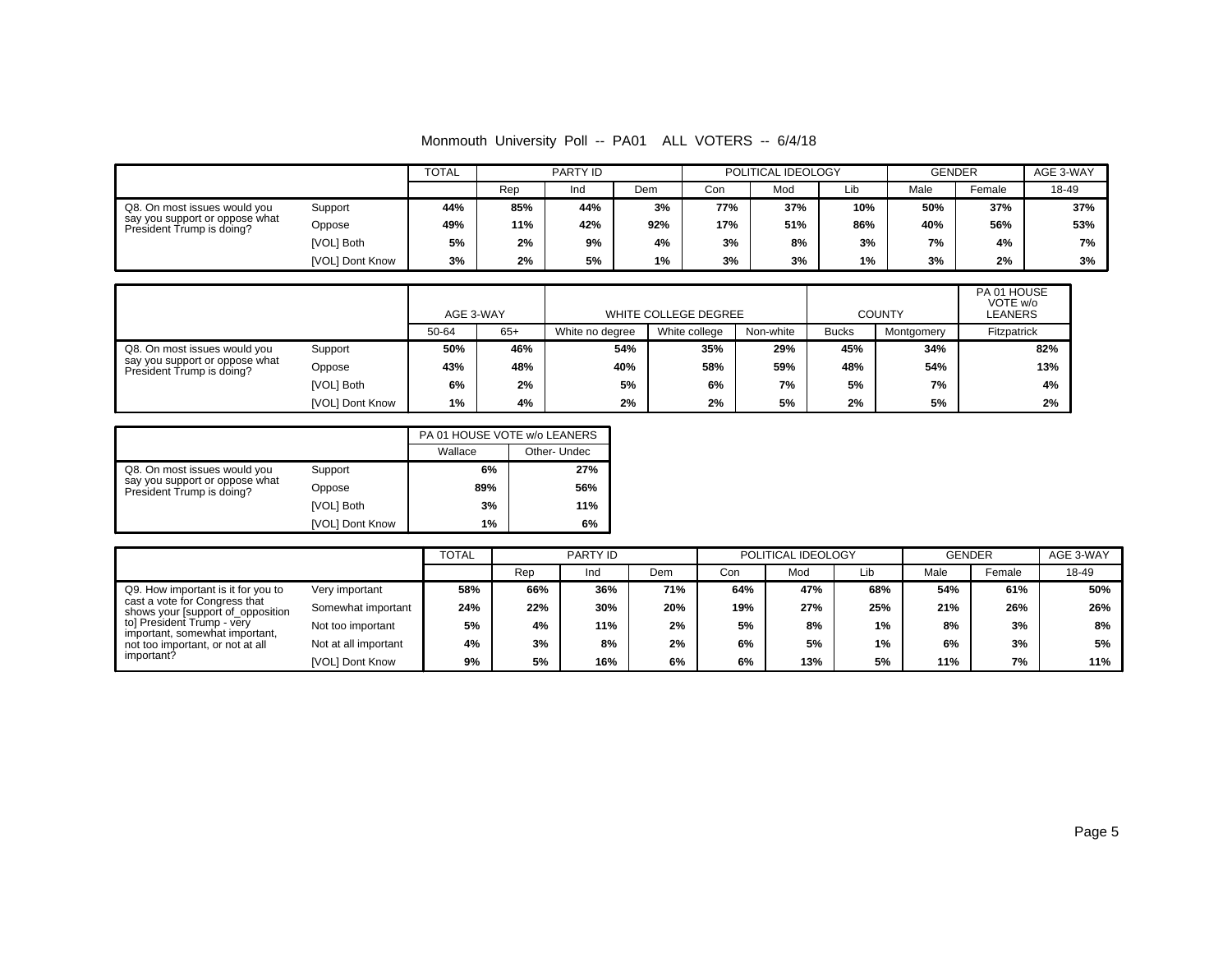|                                                                    |                      | AGE 3-WAY |       | WHITE COLLEGE DEGREE |               |           |              | <b>COUNTY</b> | PA 01 HOUSE<br>VOTE w/o<br>LEANERS |
|--------------------------------------------------------------------|----------------------|-----------|-------|----------------------|---------------|-----------|--------------|---------------|------------------------------------|
|                                                                    |                      | 50-64     | $65+$ | White no degree      | White college | Non-white | <b>Bucks</b> | Montgomery    | Fitzpatrick                        |
| Q9. How important is it for you to                                 | Very important       | 60%       | 66%   | 58%                  | 61%           | 48%       | 58%          | 54%           | 59%                                |
| cast a vote for Congress that<br>shows your [support of_opposition | Somewhat important   | 21%       | 22%   | 24%                  | 20%           | 32%       | 23%          | 25%           | 23%                                |
| to] President Trump - very<br>important, somewhat important,       | Not too important    | 5%        | 3%    | 6%                   | 5%            | 4%        | 6%           | 5%            | 8%                                 |
| not too important, or not at all                                   | Not at all important | 6%        | 1%    | 4%                   | 4%            | 4%        | 4%           | 4%            | 3%                                 |
| important?                                                         | [VOL] Dont Know      | 8%        | 8%    | 7%                   | 9%            | 12%       | 9%           | 12%           | 7%                                 |

|                                                                    |                      | PA 01 HOUSE VOTE w/o LEANERS |             |
|--------------------------------------------------------------------|----------------------|------------------------------|-------------|
|                                                                    |                      | Wallace                      | Other-Undec |
| Q9. How important is it for you to                                 | Very important       | 75%                          | 29%         |
| cast a vote for Congress that<br>shows your [support of_opposition | Somewhat important   | 16%                          | 36%         |
| to] President Trump - very<br>important, somewhat important,       | Not too important    | 1%                           | 7%          |
| not too important, or not at all                                   | Not at all important | 3%                           | 9%          |
| important?                                                         | [VOL] Dont Know      | 5%                           | 20%         |

|                                                                     |                         | <b>TOTAL</b> | PARTY ID |     |     |     | POLITICAL IDEOLOGY | <b>GENDER</b> |      |        |
|---------------------------------------------------------------------|-------------------------|--------------|----------|-----|-----|-----|--------------------|---------------|------|--------|
|                                                                     |                         |              | Rep      | Ind | Dem | Con | Mod                | Lib           | Male | Female |
| Q10. Has Brian Fitzpatrick been                                     | Too supportive          | 21%          | 4%       | 14% | 43% | 7%  | 22%                | 36%           | 20%  | 22%    |
| too supportive of Donald Trump,<br>not supportive enough, or has he | Not supportive enough   | 15%          | 25%      | 13% | 7%  | 27% | 9%                 | 11%           | 14%  | 16%    |
| given the right amount of support<br>to Trump?                      | Right amount of support | 31%          | 52%      | 31% | 11% | 45% | 33%                | 10%           | 37%  | 24%    |
|                                                                     | [VOL] Dont Know         | 34%          | 18%      | 43% | 39% | 22% | 36%                | 43%           | 28%  | 38%    |

|                                                                     |                         | AGE 3-WAY |       |       |                 | WHITE COLLEGE DEGREE |           | <b>COUNTY</b> |            |
|---------------------------------------------------------------------|-------------------------|-----------|-------|-------|-----------------|----------------------|-----------|---------------|------------|
|                                                                     |                         | 18-49     | 50-64 | $65+$ | White no degree | White college        | Non-white | <b>Bucks</b>  | Montgomery |
| Q10. Has Brian Fitzpatrick been                                     | Too supportive          | 26%       | 18%   | 17%   | 15%             | 29%                  | 21%       | 20%           | 27%        |
| too supportive of Donald Trump,<br>not supportive enough, or has he | Not supportive enough   | 11%       | 21%   | 12%   | 18%             | 11%                  | 12%       | 16%           | 0%         |
| given the right amount of support                                   | Right amount of support | 28%       | 29%   | 37%   | 39%             | 26%                  | 20%       | 32%           | 22%        |
| to Trump?                                                           | [VOL] Dont Know         | 35%       | 31%   | 34%   | 28%             | 34%                  | 48%       | 32%           | 51%        |

|                                                                     |                         |             | PA 01 HOUSE VOTE w/o LEANERS |              |
|---------------------------------------------------------------------|-------------------------|-------------|------------------------------|--------------|
|                                                                     |                         | Fitzpatrick | Wallace                      | Other- Undec |
| Q10. Has Brian Fitzpatrick been                                     | Too supportive          | 2%          | 49%                          | 17%          |
| too supportive of Donald Trump,<br>not supportive enough, or has he | Not supportive enough   | 23%         | 6%                           | 13%          |
| given the right amount of support<br>to Trump?                      | Right amount of support | 57%         | 9%                           | 12%          |
|                                                                     | [VOL] Dont Know         | 18%         | 36%                          | 59%          |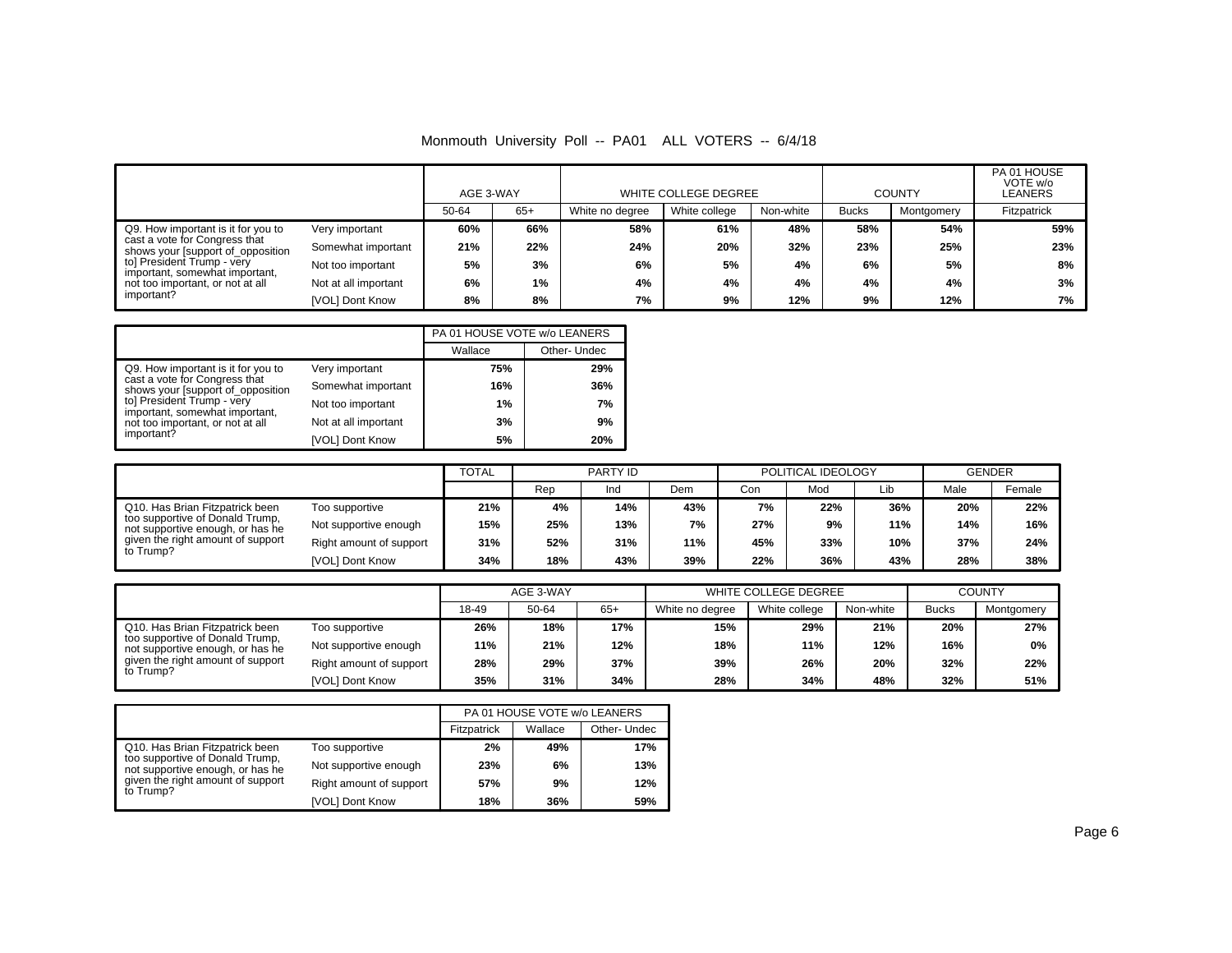|                                                                       |                 | <b>TOTAL</b> | PARTY ID |     | POLITICAL IDEOLOGY |     |     | <b>GENDER</b> |      | AGE 3-WAY          |       |
|-----------------------------------------------------------------------|-----------------|--------------|----------|-----|--------------------|-----|-----|---------------|------|--------------------|-------|
|                                                                       |                 |              | Rep      | Ind | Dem                | Con | Mod | Lib           | Male | <sup>=</sup> emale | 18-49 |
| Q11. Do you think Brian                                               | In touch        | 52%          | 72%      | 50% | 35%                | 70% | 51% | 31%           | 56%  | 48%                | 43%   |
| Fitzpatrick is in touch or out of<br>touch with the residents of this | Out of touch    | 26%          | 14%      | 25% | 39%                | 19% | 22% | 42%           | 23%  | 29%                | 33%   |
| district?                                                             | [VOL] Dont Know | 22%          | 14%      | 25% | 26%                | 11% | 27% | 27%           | 21%  | 23%                | 24%   |

|                                                                       |                        | AGE 3-WAY |       | WHITE COLLEGE DEGREE |               |           |              | <b>COUNTY</b> | PA 01 HOUSE<br>VOTE w/o<br>LEANERS |
|-----------------------------------------------------------------------|------------------------|-----------|-------|----------------------|---------------|-----------|--------------|---------------|------------------------------------|
|                                                                       |                        | 50-64     | $65+$ | White no degree      | White college | Non-white | <b>Bucks</b> | Montgomery    | Fitzpatrick                        |
| Q11. Do you think Brian                                               | In touch               | 57%       | 59%   | 55%                  | 56%           | 34%       | 54%          | 37%           | 82%                                |
| Fitzpatrick is in touch or out of<br>touch with the residents of this | Out of touch           | 22%       | 21%   | 26%                  | 23%           | 31%       | 26%          | 28%           | 10%                                |
| district?                                                             | <b>IVOLI Dont Know</b> | 21%       | 20%   | 19%                  | 20%           | 36%       | 20%          | 35%           | 9%                                 |

|                                                                       |                 | PA 01 HOUSE VOTE w/o LEANERS |             |
|-----------------------------------------------------------------------|-----------------|------------------------------|-------------|
|                                                                       |                 | Wallace                      | Other-Undec |
| Q11. Do you think Brian                                               | In touch        | 33%                          | 25%         |
| Fitzpatrick is in touch or out of<br>touch with the residents of this | Out of touch    | 42%                          | 33%         |
| district?                                                             | [VOL] Dont Know | 25%                          | 42%         |

|                                                                     |                 | <b>TOTAL</b><br>PARTY ID |     | POLITICAL IDEOLOGY |     |     | <b>GENDER</b> |     | AGE 3-WAY |        |       |
|---------------------------------------------------------------------|-----------------|--------------------------|-----|--------------------|-----|-----|---------------|-----|-----------|--------|-------|
|                                                                     |                 |                          | Rep | Ind                | Dem | Con | Moc           | Lib | Male      | Female | 18-49 |
| Q12. Do you think Scott Wallace                                     | In touch        | 32%                      | 19% | 20%                | 56% | 18% | 34%           | 51% | 30%       | 34%    | 34%   |
| is in touch or out of touch with the<br>residents of this district? | Out of touch    | 25%                      | 37% | 30%                | 8%  | 42% | 19%           | 12% | 29%       | 20%    | 23%   |
|                                                                     | [VOL] Dont Know | 43%                      | 44% | 50%                | 36% | 40% | 47%           | 37% | 41%       | 45%    | 43%   |

|                                                                     |                        | AGE 3-WAY |       | WHITE COLLEGE DEGREE |               |           |              | <b>COUNTY</b> | PA 01 HOUSE<br>VOTE w/o<br>LEANERS |
|---------------------------------------------------------------------|------------------------|-----------|-------|----------------------|---------------|-----------|--------------|---------------|------------------------------------|
|                                                                     |                        | 50-64     | $65+$ | White no degree      | White college | Non-white | <b>Bucks</b> | Montgomery    | Fitzpatrick                        |
| Q12. Do you think Scott Wallace                                     | In touch               | 31%       | 33%   | 28%                  | 38%           | 33%       | 32%          | 36%           | 16%                                |
| is in touch or out of touch with the<br>residents of this district? | Out of touch           | 28%       | 23%   | 30%                  | 22%           | 16%       | 25%          | 19%           | 42%                                |
|                                                                     | <b>IVOLI Dont Know</b> | 42%       | 44%   | 43%                  | 40%           | 51%       | 43%          | 45%           | 42%                                |

|                                                                     |                        | PA 01 HOUSE VOTE w/o LEANERS |             |
|---------------------------------------------------------------------|------------------------|------------------------------|-------------|
|                                                                     |                        | Wallace                      | Other-Undec |
| Q12. Do you think Scott Wallace                                     | In touch               | 63%                          | 17%         |
| is in touch or out of touch with the<br>residents of this district? | Out of touch           | 8%                           | 17%         |
|                                                                     | <b>IVOLI Dont Know</b> | 29%                          | 66%         |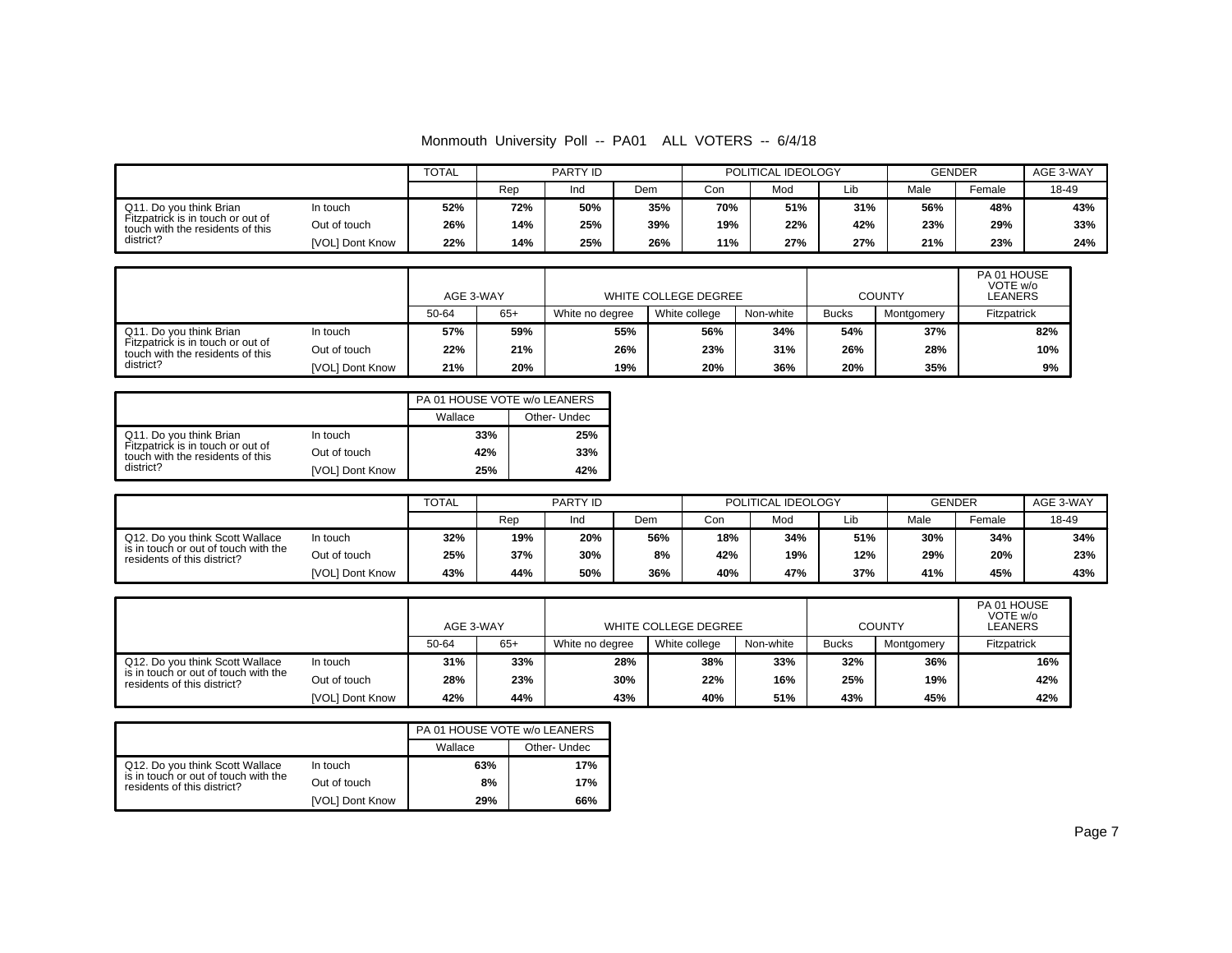Monmouth University Poll -- PA01 ALL VOTERS -- 6/4/18

|                                                                                                   |                      | <b>TOTAL</b><br>PARTY ID |     |     |     | POLITICAL IDEOLOGY | <b>GENDER</b> |     |      |        |
|---------------------------------------------------------------------------------------------------|----------------------|--------------------------|-----|-----|-----|--------------------|---------------|-----|------|--------|
|                                                                                                   |                      |                          | Rep | Ind | Dem | Con                | Mod           | Lib | Male | Female |
| Q13. Is your general impression<br>of the Republican Party very<br>favorable, somewhat favorable, | Very favorable       | 11%                      | 31% | 2%  | 0%  | 20%                | 6%            | 9%  | 13%  | 9%     |
|                                                                                                   | Somewhat favorable   | 32%                      | 55% | 36% | 6%  | 51%                | 31%           | 7%  | 36%  | 28%    |
| somewhat unfavorable, or very                                                                     | Somewhat unfavorable | 18%                      | 7%  | 24% | 24% | 9%                 | 26%           | 16% | 22%  | 15%    |
| unfavorable, or do you have no<br>opinion?                                                        | Very unfavorable     | 29%                      | 4%  | 24% | 58% | 12%                | 25%           | 60% | 23%  | 35%    |
|                                                                                                   | No opinion           | 10%                      | 4%  | 14% | 12% | 8%                 | 12%           | 8%  | 7%   | 13%    |

|                                                                                                                                                                                                                        |                      | AGE 3-WAY |       |       | WHITE COLLEGE DEGREE | <b>COUNTY</b> |           |              |            |
|------------------------------------------------------------------------------------------------------------------------------------------------------------------------------------------------------------------------|----------------------|-----------|-------|-------|----------------------|---------------|-----------|--------------|------------|
|                                                                                                                                                                                                                        |                      | 18-49     | 50-64 | $65+$ | White no degree      | White college | Non-white | <b>Bucks</b> | Montgomery |
| Very favorable<br>Q13. Is your general impression<br>of the Republican Party very<br>favorable, somewhat favorable,<br>somewhat unfavorable, or very<br>unfavorable, or do you have no<br>Very unfavorable<br>opinion? |                      | 9%        | 11%   | 14%   | 16%                  | 8%            | 5%        | 12%          | 2%         |
|                                                                                                                                                                                                                        | Somewhat favorable   | 28%       | 36%   | 31%   | 36%                  | 29%           | 19%       | 32%          | 31%        |
|                                                                                                                                                                                                                        | Somewhat unfavorable | 24%       | 20%   | 8%    | 19%                  | 19%           | 19%       | 18%          | 20%        |
|                                                                                                                                                                                                                        |                      | 28%       | 25%   | 35%   | 20%                  | 40%           | 32%       | 29%          | 31%        |
|                                                                                                                                                                                                                        | No opinion           | 11%       | 7%    | 13%   | 9%                   | 5%            | 26%       | 9%           | 16%        |

|                                                                |                      |             | PA 01 HOUSE VOTE w/o LEANERS |              |
|----------------------------------------------------------------|----------------------|-------------|------------------------------|--------------|
|                                                                |                      | Fitzpatrick | Wallace                      | Other- Undec |
| Q13. Is your general impression                                | Very favorable       | 22%         | 0%                           | 6%           |
| of the Republican Party very<br>favorable, somewhat favorable, | Somewhat favorable   | 55%         | 9%                           | 22%          |
| somewhat unfavorable, or very                                  | Somewhat unfavorable | 12%         | 16%                          | 33%          |
| unfavorable, or do you have no<br>opinion?                     | Very unfavorable     | 5%          | 65%                          | 20%          |
|                                                                | No opinion           | 5%          | 10%                          | 19%          |

|                                                                                                                                                                                  |                      |     | <b>TOTAL</b><br>PARTY ID |     |     | POLITICAL IDEOLOGY |     |     | <b>GENDER</b> |        |
|----------------------------------------------------------------------------------------------------------------------------------------------------------------------------------|----------------------|-----|--------------------------|-----|-----|--------------------|-----|-----|---------------|--------|
|                                                                                                                                                                                  |                      |     | Rep                      | Ind | Dem | Con                | Mod | Lib | Male          | Female |
| Q14. Is your general impression<br>of the Democratic Party very<br>favorable, somewhat favorable,<br>somewhat unfavorable, or very<br>unfavorable, or do you have no<br>opinion? | Very favorable       | 12% | 0%                       | 4%  | 31% | 2%                 | 12% | 26% | 10%           | 14%    |
|                                                                                                                                                                                  | Somewhat favorable   | 32% | 9%                       | 32% | 53% | 10%                | 38% | 48% | 29%           | 35%    |
|                                                                                                                                                                                  | Somewhat unfavorable | 17% | 22%                      | 27% | 5%  | 22%                | 20% | 7%  | 21%           | 14%    |
|                                                                                                                                                                                  | Very unfavorable     | 27% | 57%                      | 23% | 2%  | 55%                | 16% | 11% | 33%           | 22%    |
|                                                                                                                                                                                  | No opinion           | 12% | 12%                      | 14% | 9%  | 11%                | 14% | 8%  | 8%            | 15%    |